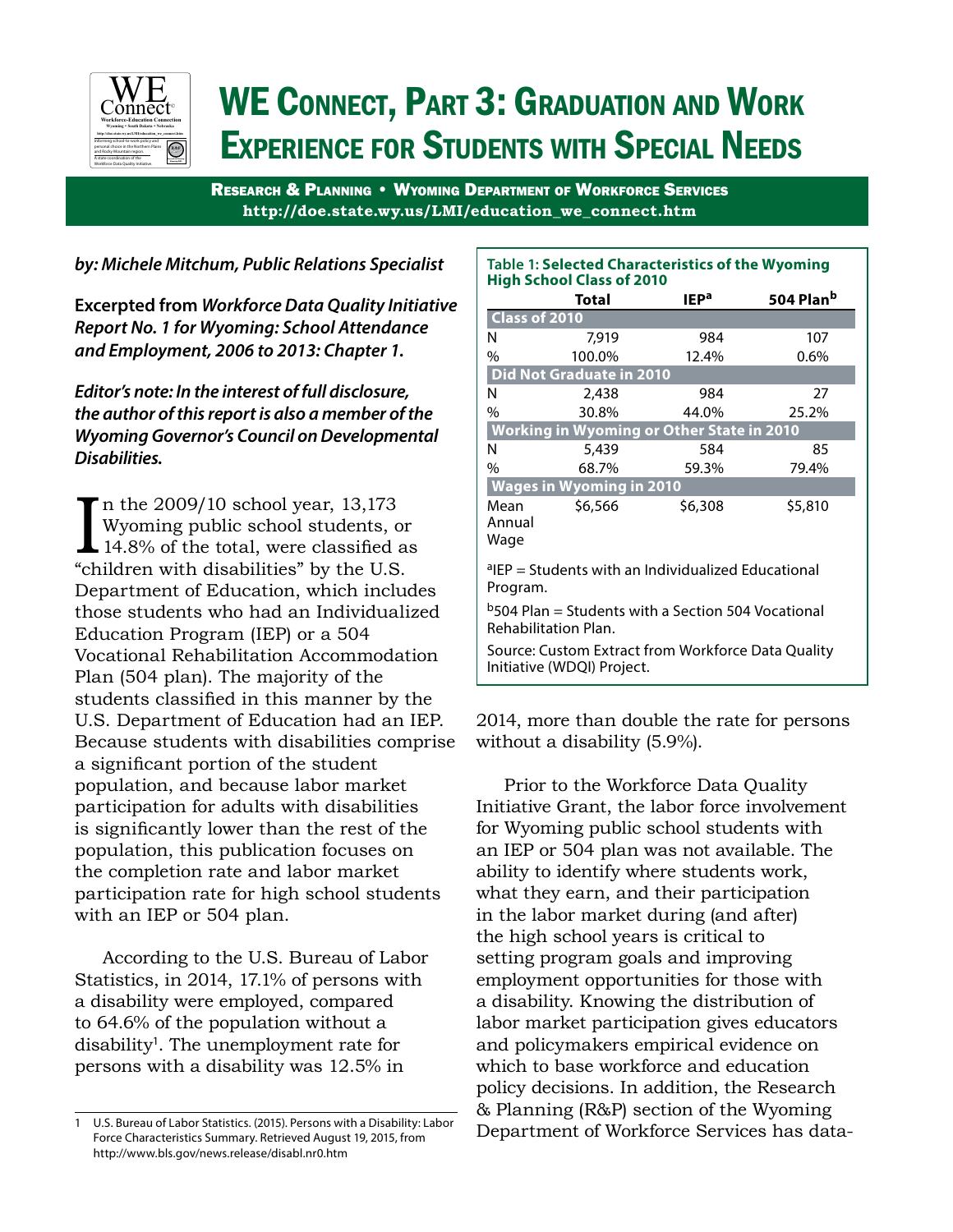sharing agreements with 11 other states (see Figure 1) and is in a unique position to describe labor market outcomes for Wyoming high school students. Therefore, it is prudent to examine participation in the labor market, earnings, and 12th grade completion rates for students with either IEPs or 504 plans in Wyoming public schools. In addition to developing the tools whereby labor market information is available, R&P examines the high school enrollment rates and labor market participation rates for students with an IEP or a 504 accommodation as one measure of the effectiveness of school-based early intervention programs for students with a documented

disability. While research is clear that early intervention programs positively affect student readiness, little has been written about the availability of early intervention services in rural states like Wyoming.

Because Wyoming is a rural state and access to early intervention services may be severely limited due to the geographic location of the family in need and the location of qualified service providers, the distribution of public school staff with early intervention service credentials (e.g., speech and language pathologists, occupational therapists, etc.) warrants examination. Understanding the staffing



## **WE Connect, Part 3: Graduation and Work Experience for Students with Special Needs**

**Wyoming Department of Workforce Services** John Cox, Director

**Research & Planning P.O. Box 2760 Casper, WY 82602-2760 dws-researchplanning@wyo.gov 307-473-3807**

**Internet Address: http://doe.state.wy.us/LMI/**

**Research & Planning** Tom Gallagher, Manager

#### **Prepared by:**

Michele Mitchum and Michael Moore

#### **Edited by:**

David Bullard, Carola Cowan, Valerie A. Davis, Katelynd Faler, Patrick Harris, Michele Mitchum, Lynae Mohondro, Michael Moore, and Carol Toups

#### **Submitted for Preliminary Review October 2015.**

©2015 by the Wyoming Department of Workforce Services, Research & Planning



### **Funding of this Research**

This workforce product was funded by a grant awarded by the U.S. Department of Labor's Employment and Training Administration (ETA). The product was created by the grantee and does not necessarily reflect the position of the ETA. ETA makes no guarantee or assurances of any kind with respect to such information; its accuracy, completeness, timeliness, usefulness, availability, or ownership. This product is copyrighted by the institution that created it. Internal use by an organization and/or personal use by an individual for non-commercial purposes is permissible. All other uses require the prior authorization of the copyright owner.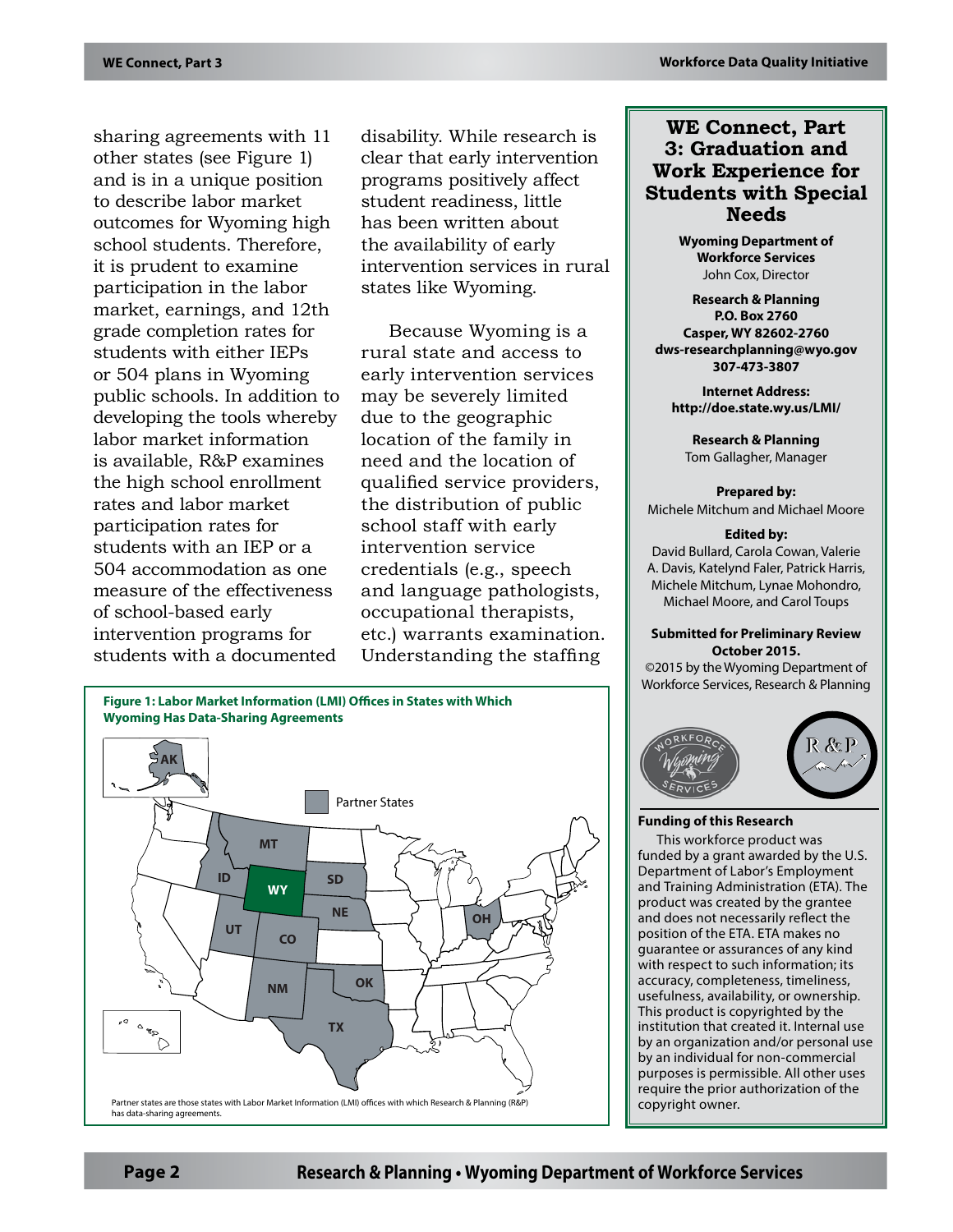patterns of Wyoming public schools and the distribution of early-intervention service providers in the state is key in order to facilitate the effective delivery of programs and services which can impact the completion rate and labor market participation rate for individuals with disabilities. One example of improved service delivery might be helping the state's vocational rehabilitation agency identify students who are eligible for 504 programs at a younger age, so that students who would benefit from the program may have the opportunity to access vocational rehabilitation services before high school graduation. Understanding which school districts have access to licensed service providers and an adequate number and type of service providers is also necessary to ensure that early intervention needs are met for all Wyoming students who would benefit from such an intervention.

Given the challenges of a historically high unemployment rate for those with a disability, and the lack of longitudinal studies on the effect of pre-kindergarten early intervention programs in Wyoming schools, this publication focuses on a

sub-population of the Class of 2010 – those with IEPs or 504 plans – and compares high school completion rates and labor market participation rates to the rest of the Class of 2010.

Of the Class of 2010, 984 students (12.4%) had an IEP at some point in their academic career. Of the 7,919 students in the Class of 2010, 30.8% (2,438) did not graduate high school that year (see Table 1, page 1). Of the 984 students with an IEP from the Class of 2010, 433, or 44.0%, did not graduate high school in 2010. Of the 107 students from the Class of 2010 with a 504 plan, 27 (25.2%) did not

graduate their senior year of high school.

For the Class of 2010, 584 students with an IEP (59.3%) were found working in Wyoming or a partner state in 2010, compared with 68.6% of the general education population (see Table 2, page 4). Based on Unemployment Insurance (UI) wage records, 56.7% of students with IEPs had earnings in Wyoming in 2010, compared to 65.0% of all students from the Class of 2010. An additional 26 students with an IEP (2.6%) had earnings in other states based on wage records, compared to 3.6% for the total Class of 2010. As shown in Figure 2, in 2010,